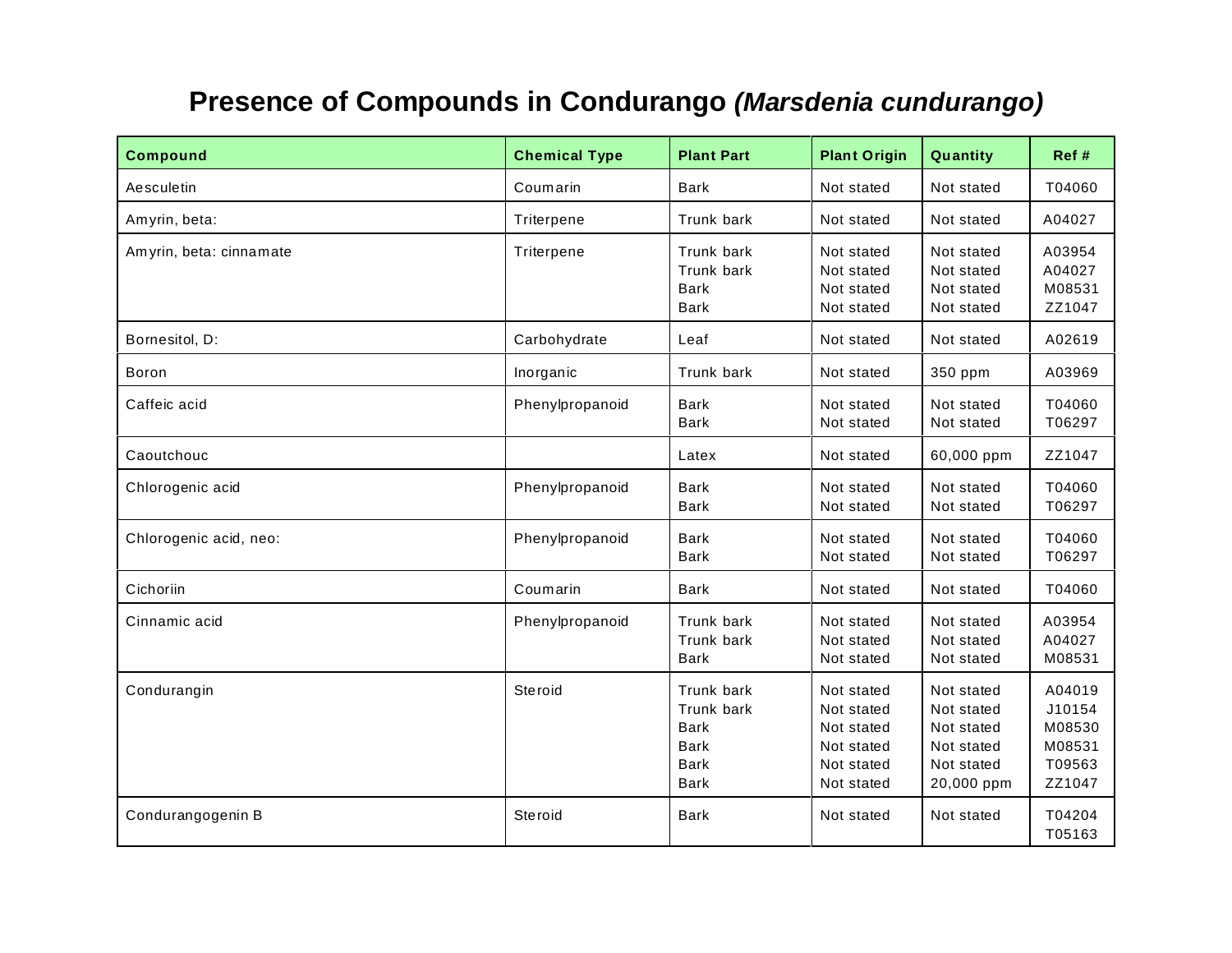| <b>Compound</b>                           | <b>Chemical Type</b> | <b>Plant Part</b>                                        | <b>Plant Origin</b>                       | Quantity                                            | Ref#                                 |
|-------------------------------------------|----------------------|----------------------------------------------------------|-------------------------------------------|-----------------------------------------------------|--------------------------------------|
| Condurangogenin C                         | Steroid              | <b>Bark</b>                                              | Not stated                                | Not stated                                          | T05163                               |
| Condurangoglycoside 10                    | Steroid              | <b>Bark</b>                                              | Not stated                                | 00.12%                                              | H13984                               |
| Condurangoglycoside A                     | Steroid              | <b>Bark</b><br><b>Bark</b><br>Bark                       | Ecuador<br>Not stated<br>Not stated       | Not stated<br>00.03030%<br>Not stated               | H04222<br>H13984<br>T08122           |
| Condurangoglycoside A hemiacetal          | Steroid              | <b>Bark</b>                                              | Not stated                                | Not stated                                          | T08122                               |
| Condurangoglycoside A-0                   | Steroid              | <b>Bark</b><br><b>Bark</b><br><b>Bark</b><br><b>Bark</b> | Ecuador<br>Not stated<br>Ecuador<br>Japan | Not stated<br>00.18333%<br>Not stated<br>Not stated | H04222<br>H13984<br>T03050<br>W04489 |
| Condurangoglycoside A-1                   | Steroid              | Bark                                                     | Not stated                                | Not stated                                          | T08122                               |
| Condurangoglycoside B-0                   | Steroid              | <b>Bark</b>                                              | Japan                                     | 00.08%                                              | M12438                               |
| Condurangoglycoside C                     | Steroid              | <b>Bark</b><br><b>Bark</b><br>Bark                       | Ecuador<br>Not stated<br>Not stated       | Not stated<br>00.03030%<br>Not stated               | H04222<br>H13984<br>T08122           |
| Condurangoglycoside C-0                   | Steroid              | <b>Bark</b><br>Bark                                      | Ecuador<br>Japan                          | Not stated<br>Not stated                            | T03050<br>W04489                     |
| Condurangoglycoside C-1                   | Steroid              | <b>Bark</b>                                              | Not stated                                | Not stated                                          | T08122                               |
| Condurangoglycoside D-0                   | Steroid              | <b>Bark</b><br><b>Bark</b><br>Bark                       | Ecuador<br>Japan<br>Japan                 | Not stated<br>00.01%<br>Not stated                  | H04222<br>M12438<br>W04489           |
| Condurangoglycoside D-0, 20-iso-o-methyl: | Steroid              | <b>Bark</b><br><b>Bark</b>                               | Japan<br>Japan                            | 00.001%<br>Not stated                               | M12438<br>W04489                     |
| Condurangoglycoside D-0, 20-o-methyl:     | Steroid              | <b>Bark</b>                                              | Japan                                     | 00.003%                                             | M12438                               |
| Condurangoglycoside E                     | Steroid              | <b>Bark</b><br>Bark                                      | Ecuador<br>Not stated                     | Not stated<br>Not stated                            | H04222<br>T13842                     |
| Condurangoglycoside E-0                   | Steroid              | <b>Bark</b><br>Bark                                      | Ecuador<br>Not stated                     | Not stated<br>Not stated                            | H04222<br>T13842                     |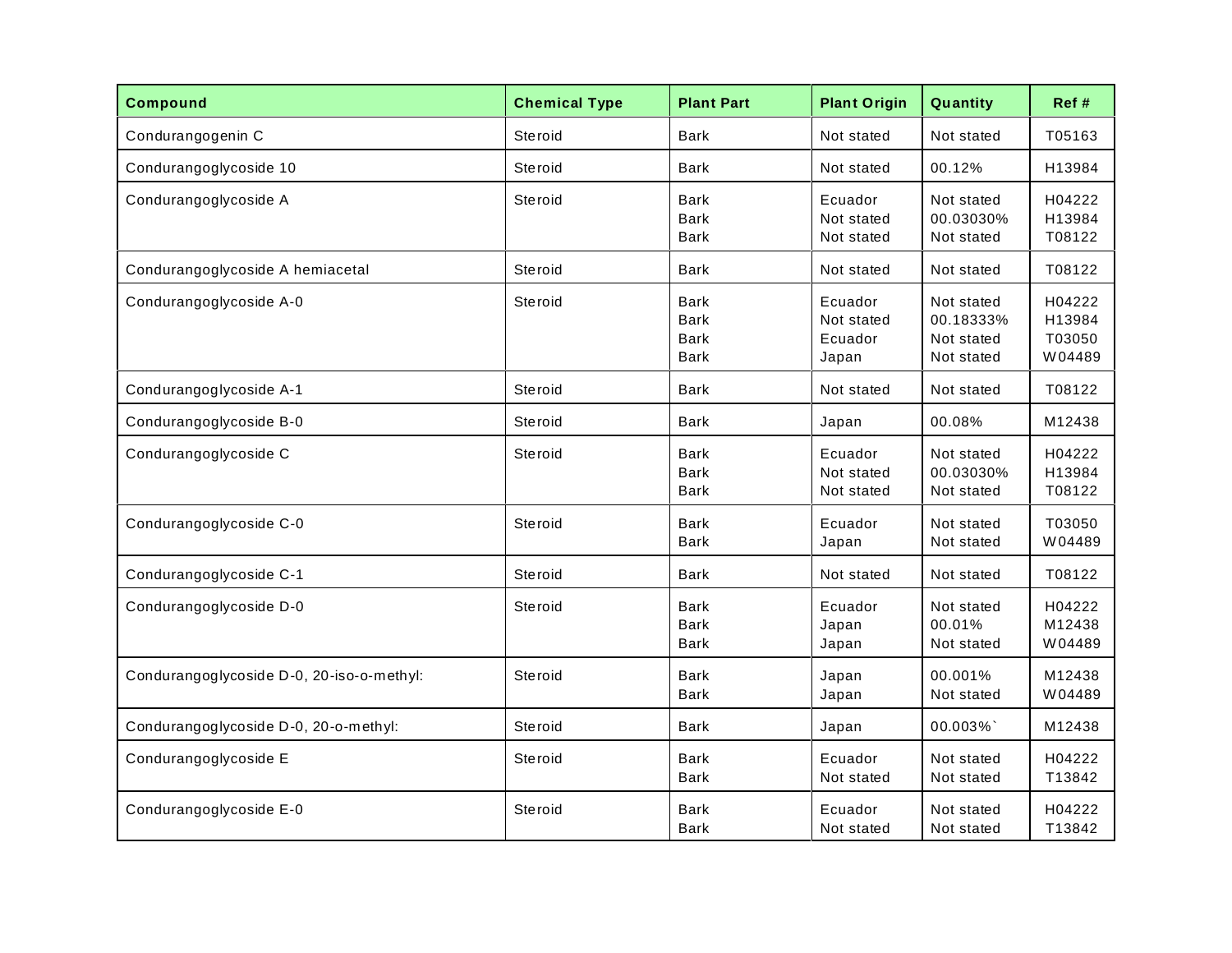| <b>Compound</b>          | <b>Chemical Type</b> | <b>Plant Part</b>                                      | <b>Plant Origin</b>                                  | Quantity                                            | Ref#                                 |
|--------------------------|----------------------|--------------------------------------------------------|------------------------------------------------------|-----------------------------------------------------|--------------------------------------|
| Condurangoglycoside E-01 | Steroid              | Bark                                                   | Japan                                                | Not stated                                          | T06252                               |
| Condurangoglycoside E-02 | Steroid              | <b>Bark</b>                                            | Japan                                                | Not stated                                          | T06252                               |
| Condurangoglycoside E-2  | Steroid              | <b>Bark</b><br>Bark<br>Bark                            | Ecuador<br>Not stated<br>Not stated                  | Not stated<br>00.01733%<br>Not stated               | H04222<br>H13984<br>T13842           |
| Condurangoglycoside E-3  | Steroid              | <b>Bark</b><br><b>Bark</b><br><b>Bark</b>              | Ecuador<br>Not stated<br>Not stated                  | Not stated<br>00.06333%<br>Not stated               | H04222<br>H13984<br>T13842           |
| Condurangoside A         | Steroid              | <b>Bark</b>                                            | Not stated                                           | 00.0045%                                            | H13984                               |
| Condurangoside A-0       | Steroid              | <b>Bark</b>                                            | Not stated                                           | 00.06666%                                           | H13984                               |
| Condurangoside B         | Steroid              | Bark                                                   | Not stated                                           | 00.011666%                                          | H13984                               |
| Condurangoside B-0       | Steroid              | <b>Bark</b>                                            | Not stated                                           | 00.07666%                                           | H13984                               |
| Condurangoside C-0       | Steroid              | <b>Bark</b>                                            | Not stated                                           | 00.05666%                                           | H13984                               |
| Condurangoside D-01      | Steroid              | <b>Bark</b>                                            | Not stated                                           | 00.00426%                                           | H13984                               |
| Condurangoside FC        | Steroid              | <b>Bark</b>                                            | Not stated                                           | 00.01166%                                           | H13984                               |
| Condurangotriose, neo:   | Carbohydrate         | <b>Bark</b><br><b>Bark</b>                             | Japan<br>Japan                                       | Not stated<br>Not stated                            | T08594<br>T08953                     |
| Conduritol               | Carbohydrate         | Leaf<br><b>Trunk bark</b><br>Trunk bark<br><b>Bark</b> | Not stated<br>Not stated<br>Not stated<br>Not stated | Not stated<br>Not stated<br>Not stated<br>5,000 ppm | A02619<br>A04018<br>A04026<br>ZZ1047 |
| Coumaric acid, para:     | Phenylpropanoid      | <b>Bark</b>                                            | Not stated                                           | Not stated                                          | T04060                               |
| Coumarin                 | Coumarin             | Bark                                                   | Not stated                                           | Not stated                                          | T04060                               |
| Cymarose, D              | Steroid              | <b>Bark</b>                                            | Not stated                                           | Not stated                                          | ZZ1047                               |
| Drevogenin D             | Steroid              | Trunk bark<br><b>Bark</b>                              | Not stated<br>Not stated                             | Not stated<br>Not stated                            | A03963<br>ZZ1047                     |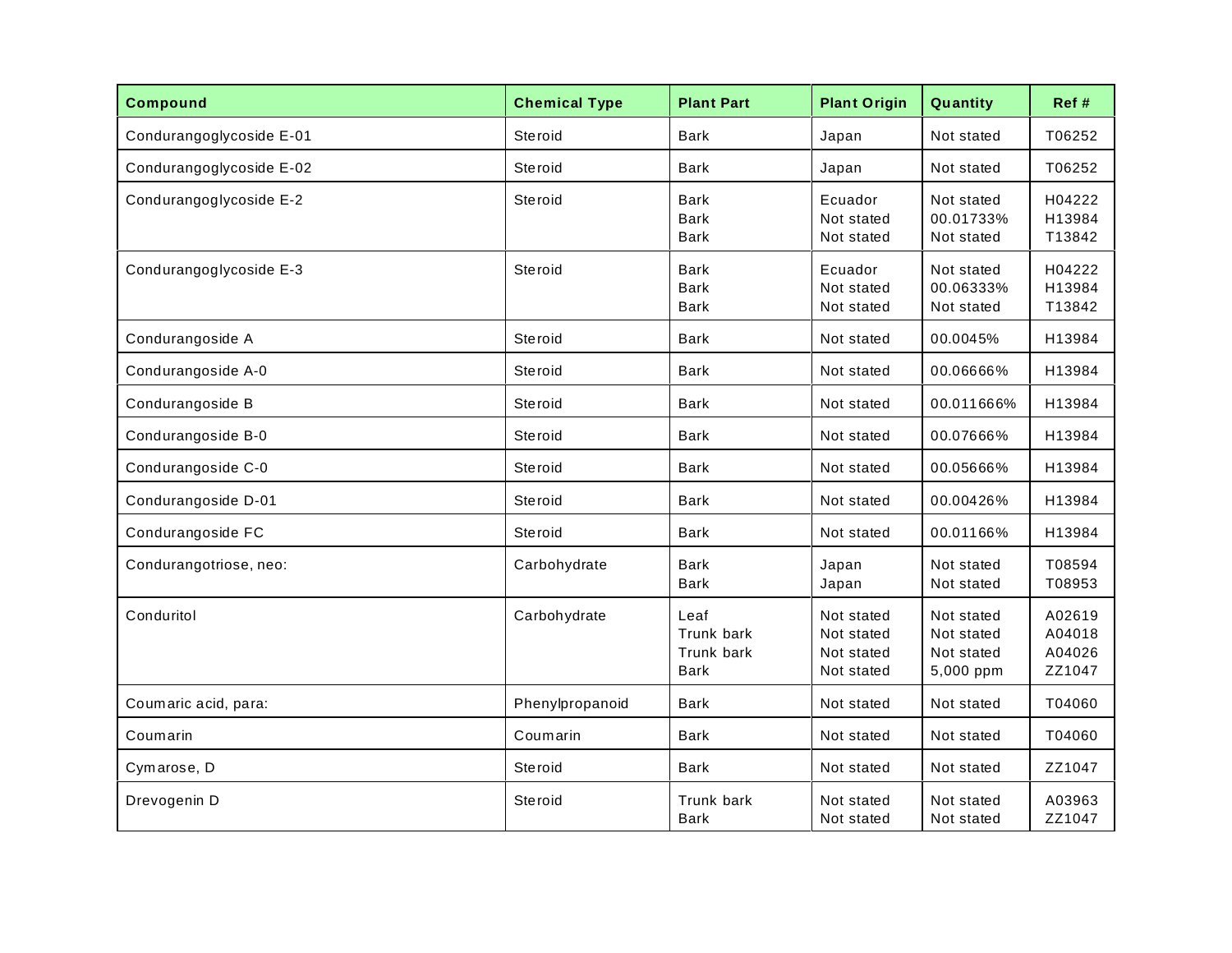| <b>Compound</b>                          | <b>Chemical Type</b> | <b>Plant Part</b>                     | <b>Plant Origin</b>                    | Quantity                               | Ref #                      |
|------------------------------------------|----------------------|---------------------------------------|----------------------------------------|----------------------------------------|----------------------------|
| Drevogenin D, dihydro:                   | Steroid              | Trunk bark<br><b>Bark</b>             | Not stated<br>Not stated               | Not stated<br>Not stated               | A03963<br>ZZ1047           |
| Glycerol                                 | Lipid                | Trunk bark                            | Not stated                             | Not stated                             | A04027                     |
| Glucose, D                               | Lipid                | <b>Bark</b>                           | Not stated                             | Not stated                             | ZZ1047                     |
| Hyperoside                               | Flavonol             | <b>Bark</b>                           | Not stated                             | Not stated                             | T06297                     |
| Inositol, D:                             | Carbohydrate         | Leaf                                  | Not stated                             | Not stated                             | A02619                     |
| Kondurangamine A                         | Steroid              | <b>Bark</b>                           | Peru                                   | Not stated                             | J07602                     |
| Kondurangamine B                         | Steroid              | <b>Bark</b>                           | Peru                                   | Not stated                             | J07602                     |
| Kondurangin                              | Steroid              | Trunk bark<br>Stem bark               | Not stated<br>Not stated               | 2.26%<br>3.30%                         | A04554<br>A04560           |
| Kondurangogenin A                        | Steroid              | Trunk bark<br>Trunk bark<br>Stem bark | Not stated<br>Not stated<br>Not stated | Not stated<br>Not stated<br>Not stated | A03961<br>A03962<br>A04560 |
| Kondurangogenin A-1                      | Steroid              | Trunk bark                            | Not stated                             | Not stated                             | A03962                     |
| Kondurangogenin C                        | <b>Steroid</b>       | Trunk bark<br>Trunk bark              | Not stated<br>Not stated               | Not stated<br>Not stated               | A03961<br>A03962           |
| Kondurangogenin C-1                      | Steroid              | Trunk bark                            | Not stated                             | Not stated                             | A03962                     |
| Kondurangoglycoside A                    | Steroid              | Trunk bark                            | Not stated                             | Not stated                             | A03962                     |
| Kondurangoglycoside A-1                  | Steroid              | Trunk bark                            | Not stated                             | Not stated                             | A03962                     |
| Kondurangoglycoside C                    | Steroid              | Trunk bark                            | Not stated                             | Not stated                             | A03962                     |
| Kondurangoglycoside C-1                  | Steroid              | Trunk bark                            | Not stated                             | Not stated                             | A03962                     |
| Leucanthemitol, L:                       | Carbohydrate         | Leaf                                  | Not stated                             | Not stated                             | A02619                     |
| Marsdenia Cundurango Antitumor Substance | Unknown              | <b>Bark</b>                           | Not stated                             | Not stated                             | T04212                     |
| Marsdenia Cundurango Glycoside E-01      | Steroid              | <b>Bark</b>                           | Not stated                             | 00.00197%                              | T05891                     |
| Marsdenin                                | Steroid              | Trunk bark                            | Not stated                             | Not stated                             | A03963                     |